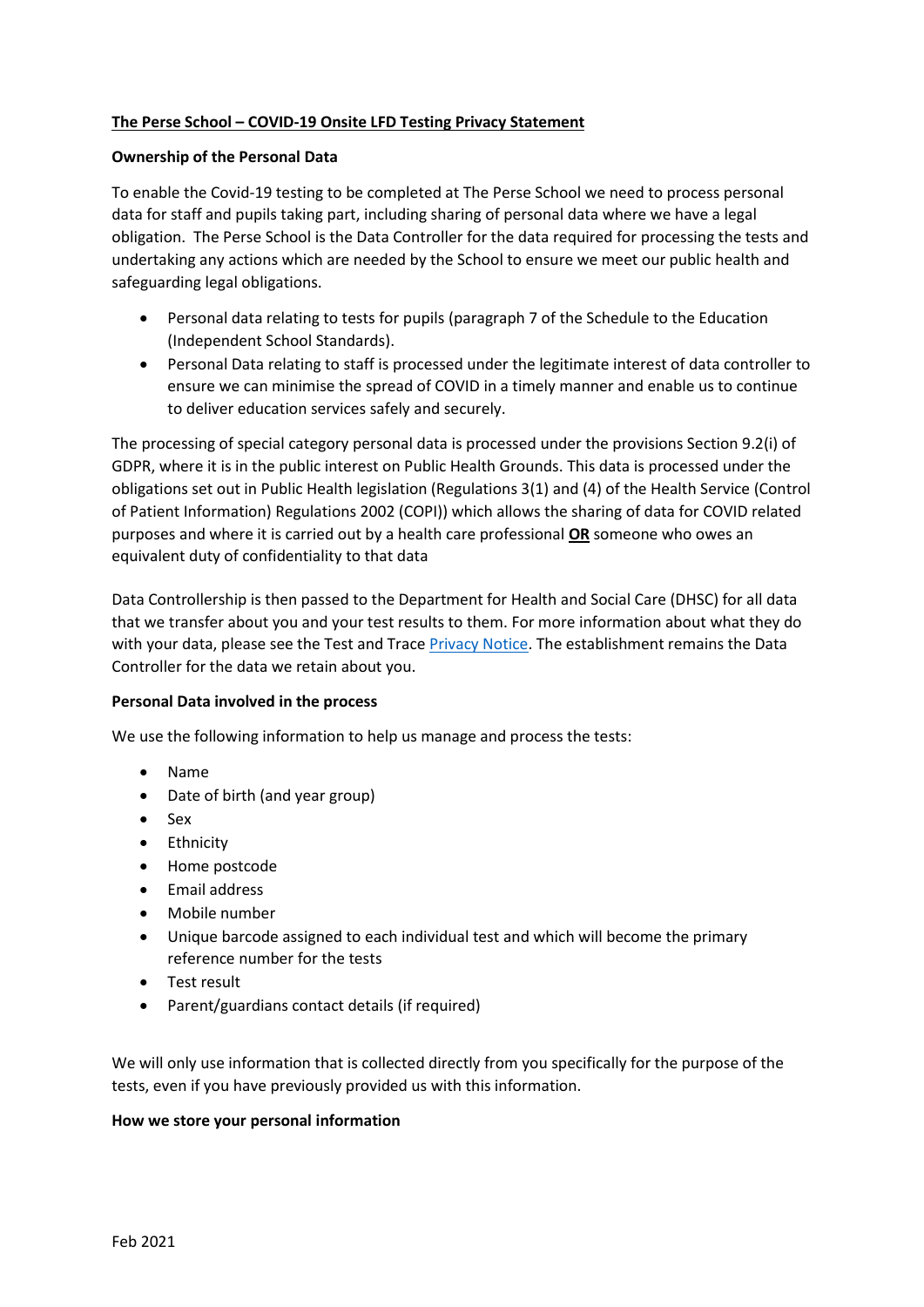The information will only be stored securely on local spreadsheets in school whilst it is needed. It will also be entered directly onto DHSC digital services for the NHS Test and Trace purposes. Schools will not have access to the information on the digital service once it has been entered.

## **Processing of Personal Data Relating to Positive test results**

The member of staff, pupil, or parent (depending on contact details provided) will be informed of the result by the School and via text message directly to the contact details provided and advised how to book a confirmatory test.

The School will use this information to enact their own COVID isolation processes without telling anyone who it is that has received the positive test.

The information will be transferred to DHSC, who will share this with the NHS, GPs. PHE and the Local Government will use this information for wider test and trace activities as well as statistical and research purposes.

This information is processed and shared under obligations set out in Public Health legislation under Regulations 3(1) and (4) of the Health Service (Control of Patient Information) Regulations 2002 (COPI) which allows the sharing of data for COVID related purposes.

The results register will not be shared with any third parties and will be retained in line with the records retention schedule. DHSC will retain information for up to eight (8) years. For more information about what the DHSC do with your data please see thei[r COVID-19 Privacy Notice.](https://www.gov.uk/government/publications/coronavirus-covid-19-testing-privacy-information)

## **Processing of Personal Data Relating to Negative test results**

We will record a negative result and the information transferred to DHSC, NHS. PHE and the Local Government who will use the information for statistical and research purposes.

This information is processed and shared under obligations set out in Public Health legislation under Regulations 3(1) and (4) of the Health Service (Control of Patient Information) Regulations 2002 (COPI) which allows the sharing of data for COVID related purposes.

The results register will not be shared with any third parties and will be retained in line with the records retention schedule. DHSC will retain information for up to eight (8) years. For more information about what the DHSC do with your data please see thei[r COVID-19 Privacy Notice.](https://www.gov.uk/government/publications/coronavirus-covid-19-testing-privacy-information)

# **Processing of Personal Data relating to declining a test**

We will record that you have declined to participate in a test and this information will not be shared with anyone.

## **Data Sharing Partners**

The personal data associated with test results will be shared with

- DHSC, NHS, PHE to ensure that they can undertake the necessary Test and Trace activities and to conduct research and compile statistic about Coronavirus.
- Your GP to maintain your medical records and to offer support and guidance as necessary
- Local Government to undertake local public health duties and to record and analyse local spreads.

## **Your Rights**